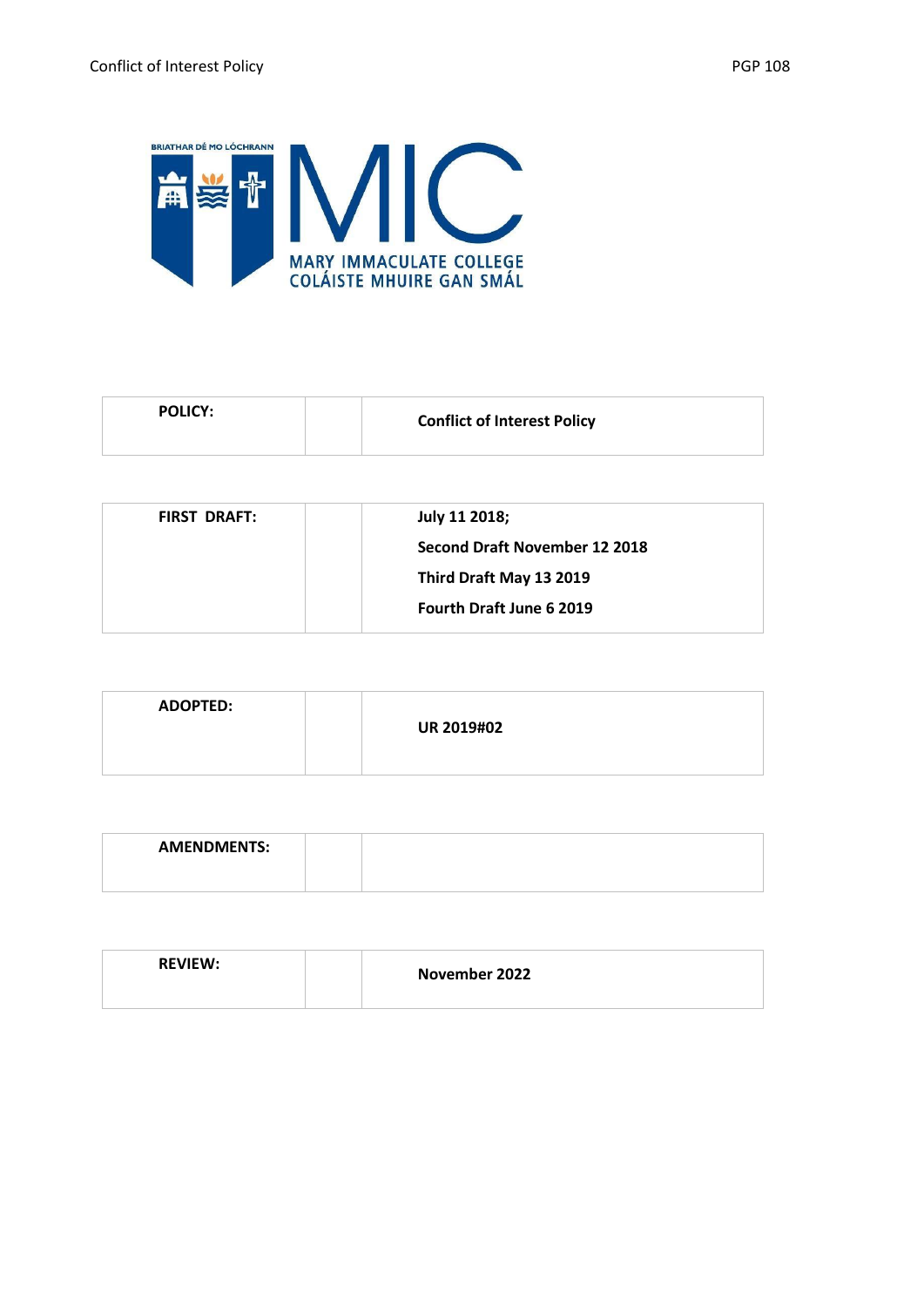| <b>Date of Policy</b>     | May 13 2019   |
|---------------------------|---------------|
| <b>Review Date</b>        | November 2022 |
| <b>Policy Owner</b>       | <b>VPAA</b>   |
| <b>HEI Approving Body</b> | ET / UR       |
| <b>Contact Person</b>     | <b>VPAA</b>   |
|                           |               |

#### **1.0 INTRODUCTION**

All policies, guidelines and protocols of Mary Immaculate College, will reflect the College's commitment to mitigating any issues of conflict of interest that may arise in dealings between academics, professional services and students in the business of the College.

1.1 Mary Immaculate College has developed this Conflict of Interest Policy for all students and staff. The purpose of this Policy is to provide guidance to students and staff of Mary Immaculate College towards the performance of their duties in an ethical and professional manner, and in compliance with the policies and procedures adopted by the College, as well as with relevant legislation.

Issues of conflict of interest arise when professional and academic relationships and practices can be deemed to be influenced by personal, familial, commercial, business or external factors, and any and all relationships that may provide unfair advantage, or disadvantage, to people involved.

- 1.2 The Conflict of interest policy takes account of the legal frameworks and law in Ireland.
- 1.3 Employees of the College are required to act in accordance with this policy, and to adhere to the requirements of College policies and procedures governing their conduct as employees.

### **2.0 PURPOSE & OBJECTIVES**

- 2.1 The purpose of the policy is to inform the conduct of all employees such that they will endeavour to maintain high standards in service delivery; observe appropriate behaviour; and also maintain the highest standards of probity in dealings with academic matters and interpersonal professional relationships.
- 2.2 The objectives of the policy are:
	- to define the nature of what the College considers to be a conflict of interest;
	- to set out areas where conflict of interest may occur;
	- to set out procedures through which conflict of interest may be mitigated;
	- to prevent the development of unfair practices;
	- to outline a complaints procedure.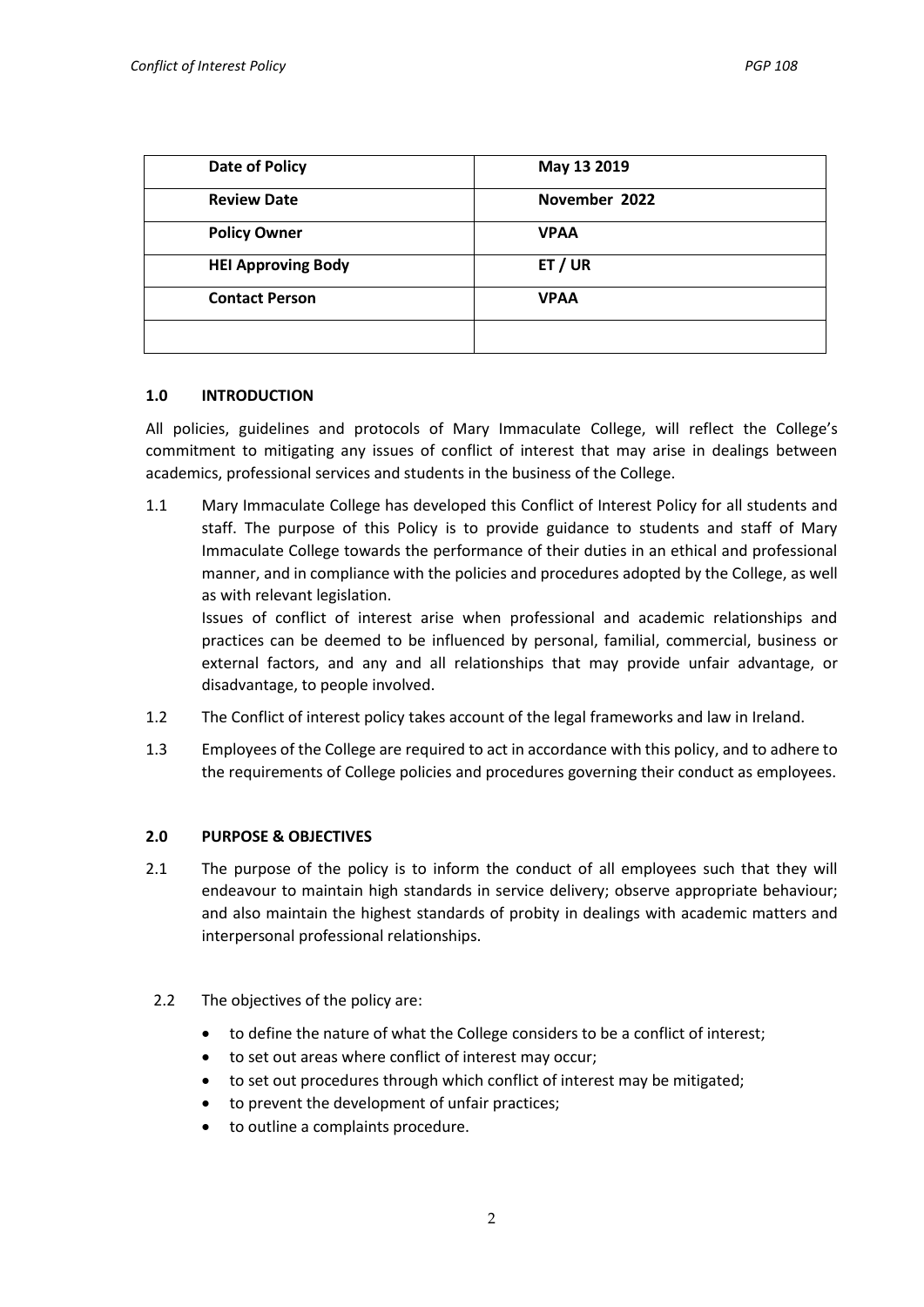## **3.0 GENERAL PRINCIPLES**

- 3.1 Conflict of interest in terms of working practices in the College is defined as any situation where personal, familial, commercial, business, personal or sexual relationships interfere with professional relationships in a manner that has potential to give rise to behaviour, or a perception of behaviour, which is unfair to students or staff.
- 3.2 Employees have a duty to conduct themselves in accordance with the highest standards in the workplace and to ensure that collegial relationships are professional in tone and tenor, and that personal relationships are not allowed to cause advantage or disadvantage to transpire in a non-merit based manner.
- 3.3 The specific areas where conflicts of interest may occur that are covered by this policy include, but are not confined to:
	- academic and assessment procedures;
	- professional relationships;
	- recruitment;
	- procurement;
	- selection of suppliers;
	- internal decision making;
	- allocation of resources;
	- intellectual property;<sup>1</sup>
	- ethical decisions.
- 3.4 Mary Immaculate College is committed to ensuring that the workplace is free from sexual harassment, harassment, victimisation and any form of bullying.
- 3.5 Mary Immaculate College is also committed to ensuring that all employees have the right to be treated with dignity and respect.
- 3.6 Mary Immaculate College is committed to ensuring that complaints by employees will be treated with fairness and sensitivity and in as confidential a manner as possible.
- 3.7 Mary Immaculate College is committed to ensuring that sexual harassment and harassment by faculty, staff, students and clients of the College, will not be tolerated and can lead to disciplinary action (in the case of employees or students) and other sanctions, for example the suspension of contracts or services, or exclusions from premises (in the case of nonemployees).
- 3.8 Mary Immaculate College is committed to the disclosure of any conflict of interest at the beginning of any academic or professional gathering, meeting or process wherein such a conflict of interest may convey advantage or disadvantage on other individuals or processes connected with the College.

# **4.0 RECOMMENDED PROCEDURES**

 $\overline{a}$ 

4.1 Employees have a duty to conduct themselves in accordance with the highest standards of ethics.

<sup>1</sup> See the Intellectual Property Policy Statement PGP 115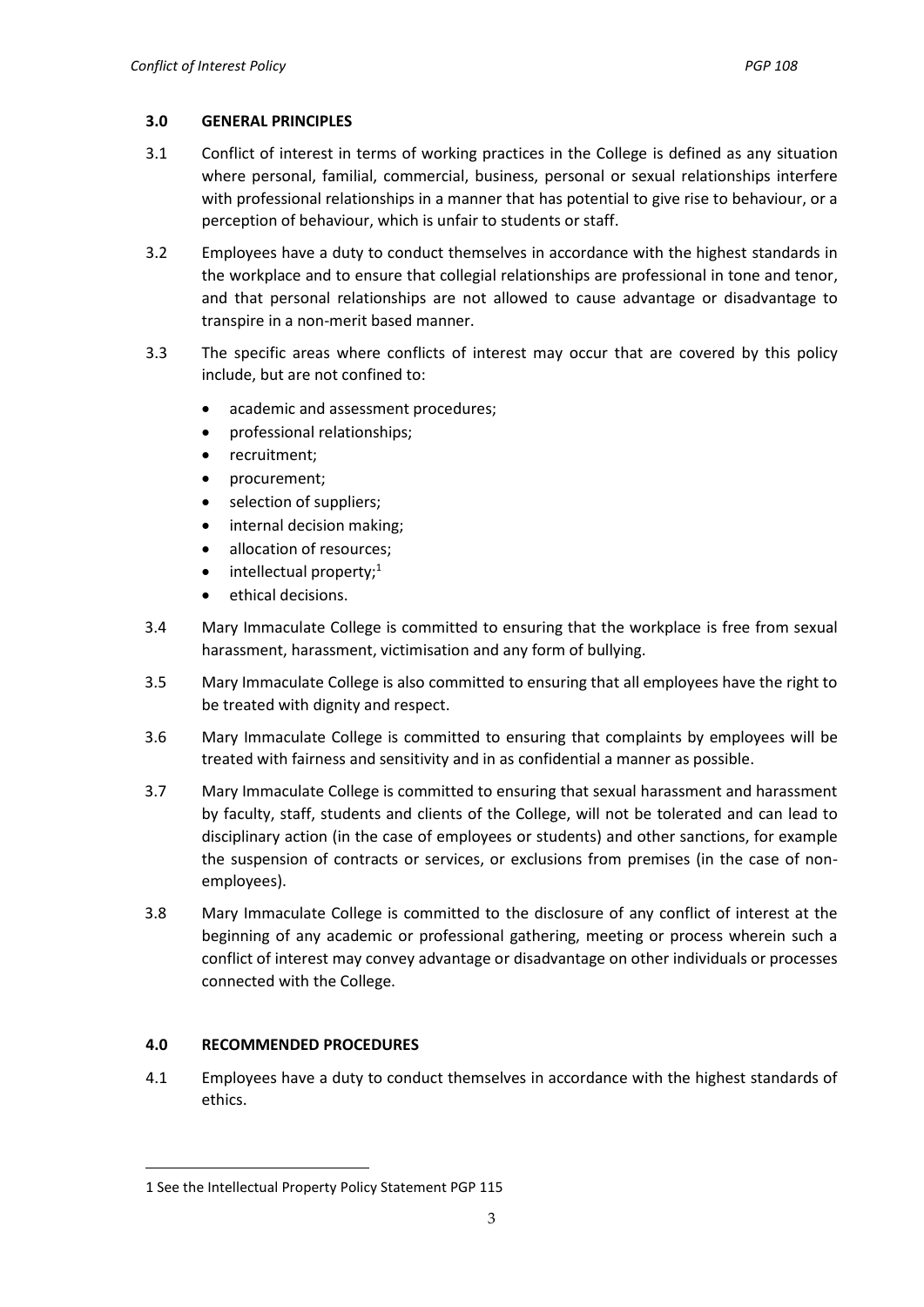- 4.2 Employees shall disclose to their Head of Department / Line Manager / Supervisor, all relevant interests (pecuniary, family, financial or other) which pose a real, or perceived potential for, conflict of interest or materially influence employees in the performance of their duties or damage public confidence in the ethical standards of the College. Any interests of an employee's family of which he/she could be expected to be reasonably aware or a person or body connected with the employee which involves a conflict of interest or which could materially influence the employee in the performance of his/her functions should also be disclosed as above. For this purpose, persons and bodies connected with an employee includes:
	- a spouse, parent, brother, sister, child or step-child;
	- a body corporate with which the employee is associated;
	- a person acting as the trustee of any trust, the beneficiaries of which include the
	- employee or the persons at (a) above or the body corporate at (b) above;
	- a person acting as a partner of the employee or of any person or body who, by virtue of  $(a) - (c)$  above, is connected with the employee
	- a person involved in a personal/romantic/sexual relationship with a co-worker, or with a student with whom they have an academic role;
	- a person who has a familial, personal or financial interest in any business, company or body with which the college is engaged in a business relationship.

Employees will resolve such a conflict of interest in the best interests of the College by declaring their interest to their Head of Department / Line Manager / Supervisor. In circumstances where employees are unsure as to whether or not a conflict of interest exists, or is material, they should discuss the matter with their Head of Department / Line Manager / Supervisor who may consult with the Human Resources Manager on the matter.

- 4.3 Employees serving on College Boards and/or Committees must declare any personal interest in the business to be discussed, and if necessary and as required, withdraw from the consideration of such business (there is a separate Code of Conduct for Members of *An tÚdaras Rialaithe*).
- 4.4 Examination procedures involving creation, collection, collation and dissemination of exam papers should be carried out with due regard to maintaining the integrity and confidentiality of the process. If anyone involved in assessing the work of undergraduate or postgraduate students is involved in a familial or personal relationship with them, this relationship must be brought to the attention of the line manager and the person involved must be removed from any such assessment or examination processes.
- 4.5 Any staff member who is involved in grading or assessing tutorials, practical examinations, workshops or field trips, and who is involved in a familial or personal relationship with any student undertaking any of these assessments must inform their line manager and remove themselves from the assessment process.
- 4.6 Any staff member who has decision-making responsibilities for any purchase or procurement of a good or service by the College, and who stands to benefit personally from that contract must recuse themselves from that body.
- 4.7 Any member of staff involved in a recruitment process who has a familial, personal or sexual relationship with, or who has received representations on behalf of someone who is competing for the position must declare a conflict of interest during the process, be that shortlisting or interview panels, needs to declare the relationship, and abide by the opinion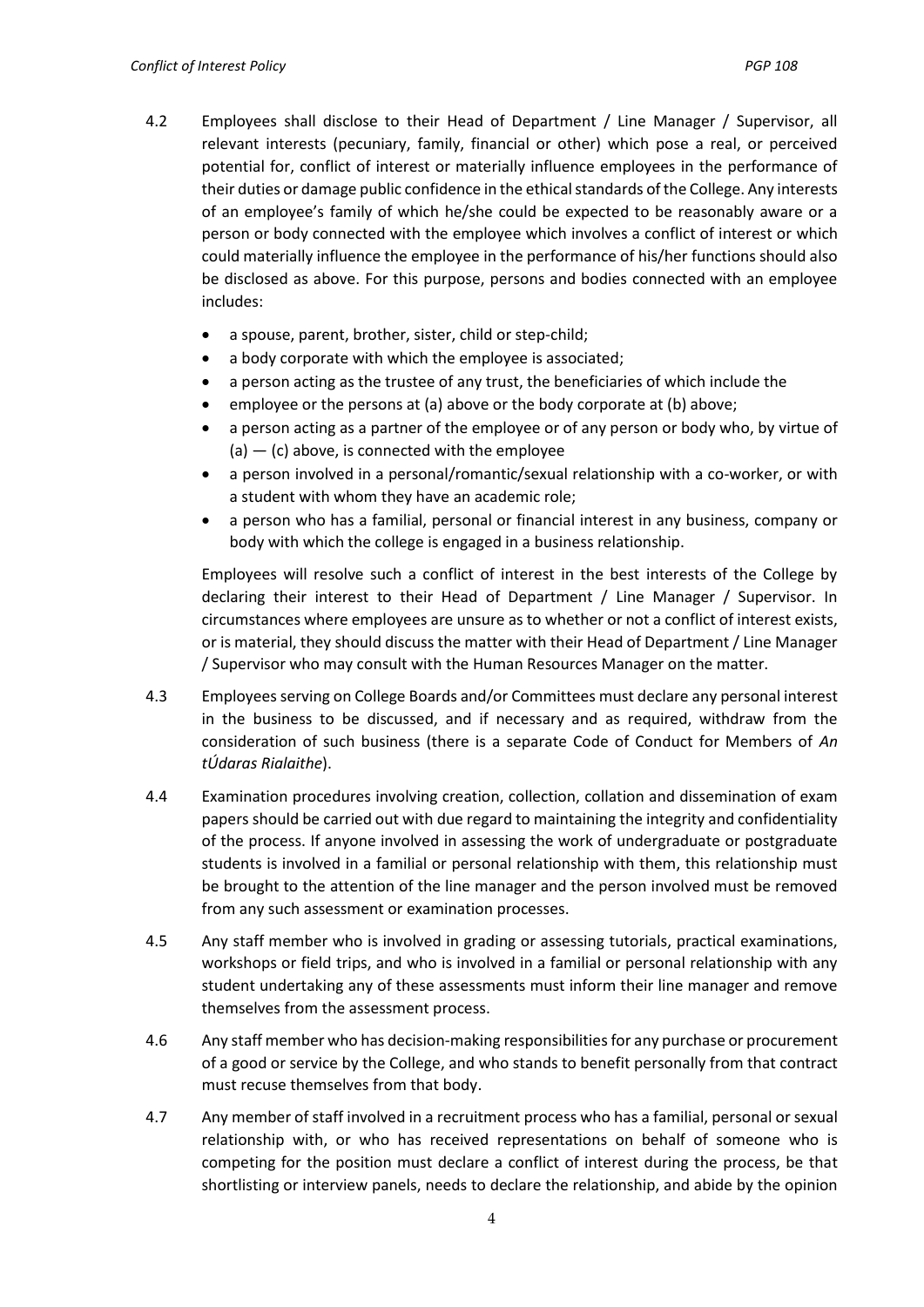of the chair, on advice of the HR Office, as to whether such a conflict of interest necessitates a change of panel member.

## **5.0 TREATMENT OF INFORMATION**

- 5.1 Employees shall act in compliance with the Freedom of Information Acts and the Data Protection Acts. In accordance with this, employees will observe the due confidentiality of sensitive information held by Mary Immaculate College. Information should not be divulged on any matter which could bring about advantage or disadvantage to students or faculty based on personal relationships. This would constitute material such as:
	- personal information;
	- information received in confidence by Mary Immaculate College;
	- any commercially sensitive information or other information sensitive to the reputation of Mary Immaculate College.

### **6.0 INTERPERSONAL RELATIONSHIPS**

- 6.1 In an academic setting employees need to be mindful of relationships between academics and undergraduate and postgraduate students and need to be aware of the necessary professional boundaries that protect both parties. A conflict of interest occurs when members of staff engage in relationships with students where the asymmetry of power means that the student may not feel they are in a position to refuse such advances without negative impact on their studies and on their grades. Mary Immaculate College is committed, due to its duty of care to both staff and students, to make very clear what kind of behaviours constitutes sexual harassment, harassment, or bullying, and also to set out a series of steps whereby anyone who feel that they are subject to this, as is set out in our Dignity at Work Policy and Student Complaints Policy.
- 6.2 Incidences of conflict of interest by employees, students, customers and other business contacts can extend beyond the actual workplace to conferences and training activities that are related to the College and may extend to work-related social events
- 6.3 Relationships between academics and students that move beyond the professional to the personal, specifically romantic or sexual relationships, can have the potential to have an effect, or be perceived as having an effect, on due and proper professional conduct. Possible effects or perceptions of effect can include unfair advantage or even issues of harassment and bullying. This is unavoidable, given the natural asymmetry between the relative positions of these categories of individuals in the College. Academics who have control over grades, assessments and results, risk having a conflict of interest or being seen to have a conflict of interest because of the possibility that this power could be used to progress or inhibit in any interpersonal relationship with a student. Accordingly, such conflicts of interest should never arise. Any concern or doubt on the part of a member of College staff should be raised with his or her supervisor, Line Manager or Head of Department in order to clarify whether a conflict of interest has arisen, or has the potential to arise.
- 6.4 MIC defines harassment as unwanted conduct that has the purpose or effect of violating another person's dignity, or of creating an intimidating, hostile, degrading, humiliating or offensive environment for another individual.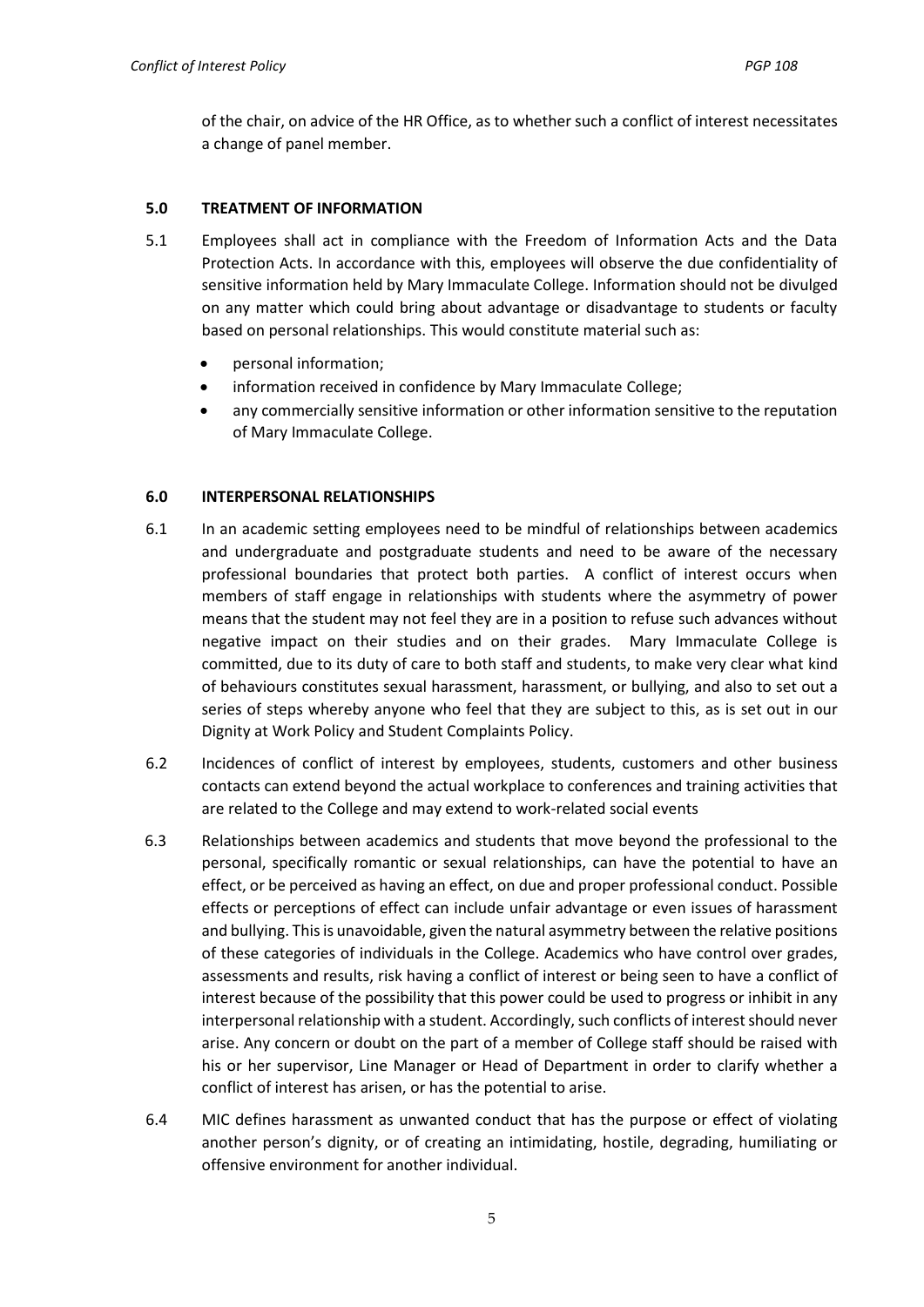## **7.0 COMPLAINTS**

- 7.1 Anyone feeling that they have been treated unfairly by an employee in any transaction, be it academic, personal or business-related, due to a conflict of interest is entitled to make a complaint, under the student or staff complaints policies.
- 7.2 The complaint will be investigated by the College.